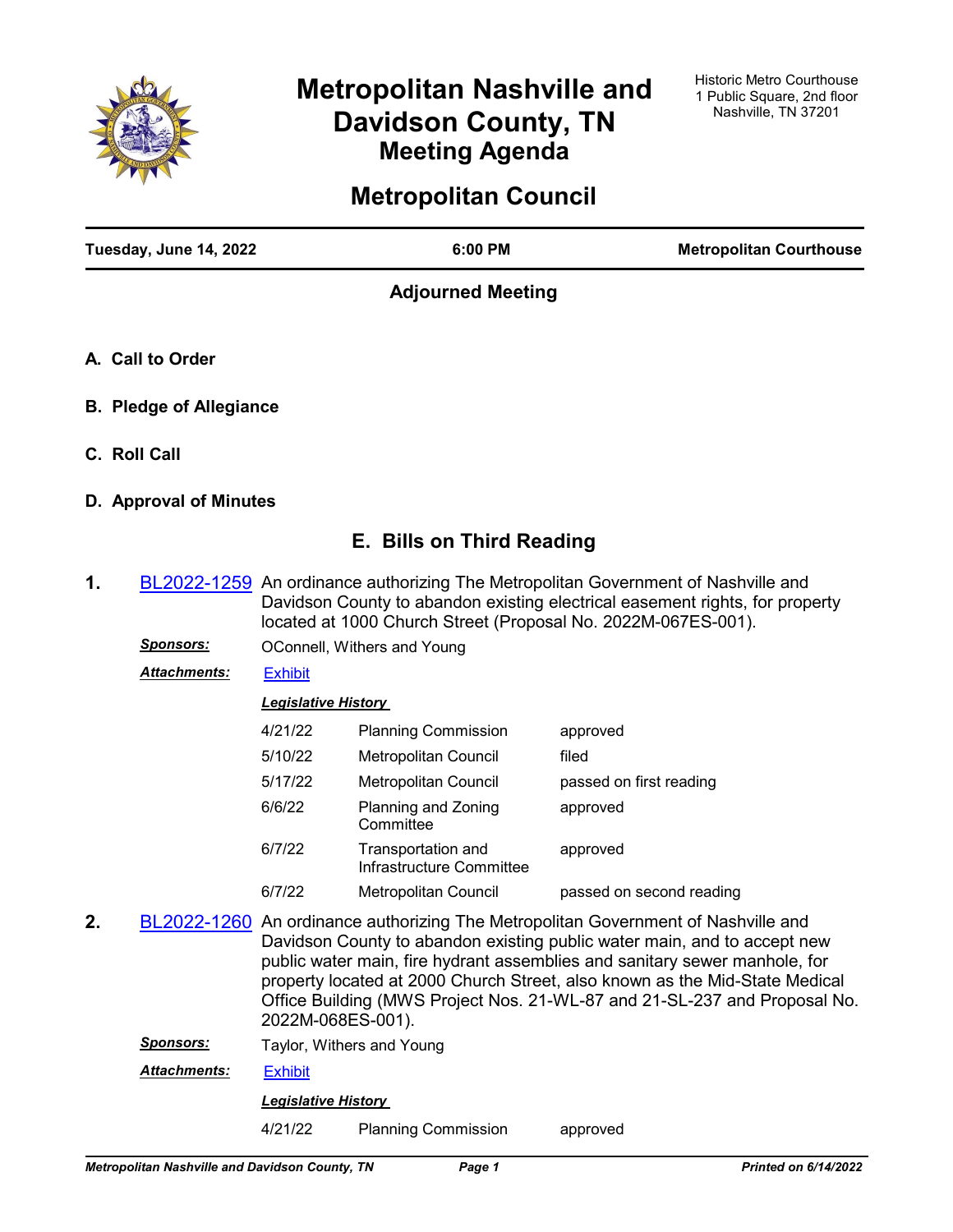|    | <b>Metropolitan Council</b> |                            | <b>Meeting Agenda</b>                                         | June 14, 2022                                                                                                                                                                                                                                                                                                           |  |
|----|-----------------------------|----------------------------|---------------------------------------------------------------|-------------------------------------------------------------------------------------------------------------------------------------------------------------------------------------------------------------------------------------------------------------------------------------------------------------------------|--|
|    |                             | 5/10/22                    | <b>Metropolitan Council</b>                                   | filed                                                                                                                                                                                                                                                                                                                   |  |
|    |                             | 5/17/22                    | <b>Metropolitan Council</b>                                   | passed on first reading                                                                                                                                                                                                                                                                                                 |  |
|    |                             | 6/6/22                     | Planning and Zoning<br>Committee                              | approved                                                                                                                                                                                                                                                                                                                |  |
|    |                             | 6/7/22                     | Transportation and<br>Infrastructure Committee                | approved                                                                                                                                                                                                                                                                                                                |  |
|    |                             | 6/7/22                     | <b>Metropolitan Council</b>                                   | passed on second reading                                                                                                                                                                                                                                                                                                |  |
| 3. |                             | 2022M-064ES-001).          | as Elysian Flats (MWS Project Nos. 21-SL-175 and Proposal No. | BL2022-1261 An ordinance authorizing The Metropolitan Government of Nashville and<br>Davidson County to accept new sanitary sewer main, sanitary sewer manhole<br>and easements, for property located at 454 Elysian Fields Road, also known                                                                            |  |
|    | <u>Sponsors:</u>            |                            | Johnston, Withers and Young                                   |                                                                                                                                                                                                                                                                                                                         |  |
|    | Attachments:                | <b>Exhibit</b>             |                                                               |                                                                                                                                                                                                                                                                                                                         |  |
|    |                             | <b>Legislative History</b> |                                                               |                                                                                                                                                                                                                                                                                                                         |  |
|    |                             | 4/21/22                    | <b>Planning Commission</b>                                    | approved                                                                                                                                                                                                                                                                                                                |  |
|    |                             | 5/10/22                    | Metropolitan Council                                          | filed                                                                                                                                                                                                                                                                                                                   |  |
|    |                             | 5/17/22                    | <b>Metropolitan Council</b>                                   | passed on first reading                                                                                                                                                                                                                                                                                                 |  |
|    |                             | 6/6/22                     | Planning and Zoning<br>Committee                              | approved                                                                                                                                                                                                                                                                                                                |  |
|    |                             | 6/7/22                     | Transportation and<br>Infrastructure Committee                | approved                                                                                                                                                                                                                                                                                                                |  |
|    |                             | 6/7/22                     | Metropolitan Council                                          | passed on second reading                                                                                                                                                                                                                                                                                                |  |
| 4. |                             | 2022M-053ES-001).          | restaurant (MWS Project No. 21-WL-120 and Proposal No.        | BL2022-1262 An ordinance authorizing The Metropolitan Government of Nashville and<br>Davidson County to abandon existing public water main and easement, to<br>relocate a public fire hydrant assembly, and to accept a permanent easement,<br>for property located at 433 Opry Mills Drive, also known as Olive Garden |  |
|    | <u>Sponsors:</u>            |                            | Syracuse, Withers and Young                                   |                                                                                                                                                                                                                                                                                                                         |  |
|    | <b>Attachments:</b>         | <b>Exhibit</b>             |                                                               |                                                                                                                                                                                                                                                                                                                         |  |
|    |                             | <b>Legislative History</b> |                                                               |                                                                                                                                                                                                                                                                                                                         |  |
|    |                             | 4/5/22                     | <b>Planning Commission</b>                                    | approved                                                                                                                                                                                                                                                                                                                |  |
|    |                             | 5/10/22                    | <b>Metropolitan Council</b>                                   | filed                                                                                                                                                                                                                                                                                                                   |  |
|    |                             | 5/17/22                    | Metropolitan Council                                          | passed on first reading                                                                                                                                                                                                                                                                                                 |  |
|    |                             | 6/6/22                     | Planning and Zoning<br>Committee                              | approved                                                                                                                                                                                                                                                                                                                |  |
|    |                             | 6/7/22                     | Transportation and<br>Infrastructure Committee                | approved                                                                                                                                                                                                                                                                                                                |  |
|    |                             | 6/7/22                     | Metropolitan Council                                          | passed on second reading                                                                                                                                                                                                                                                                                                |  |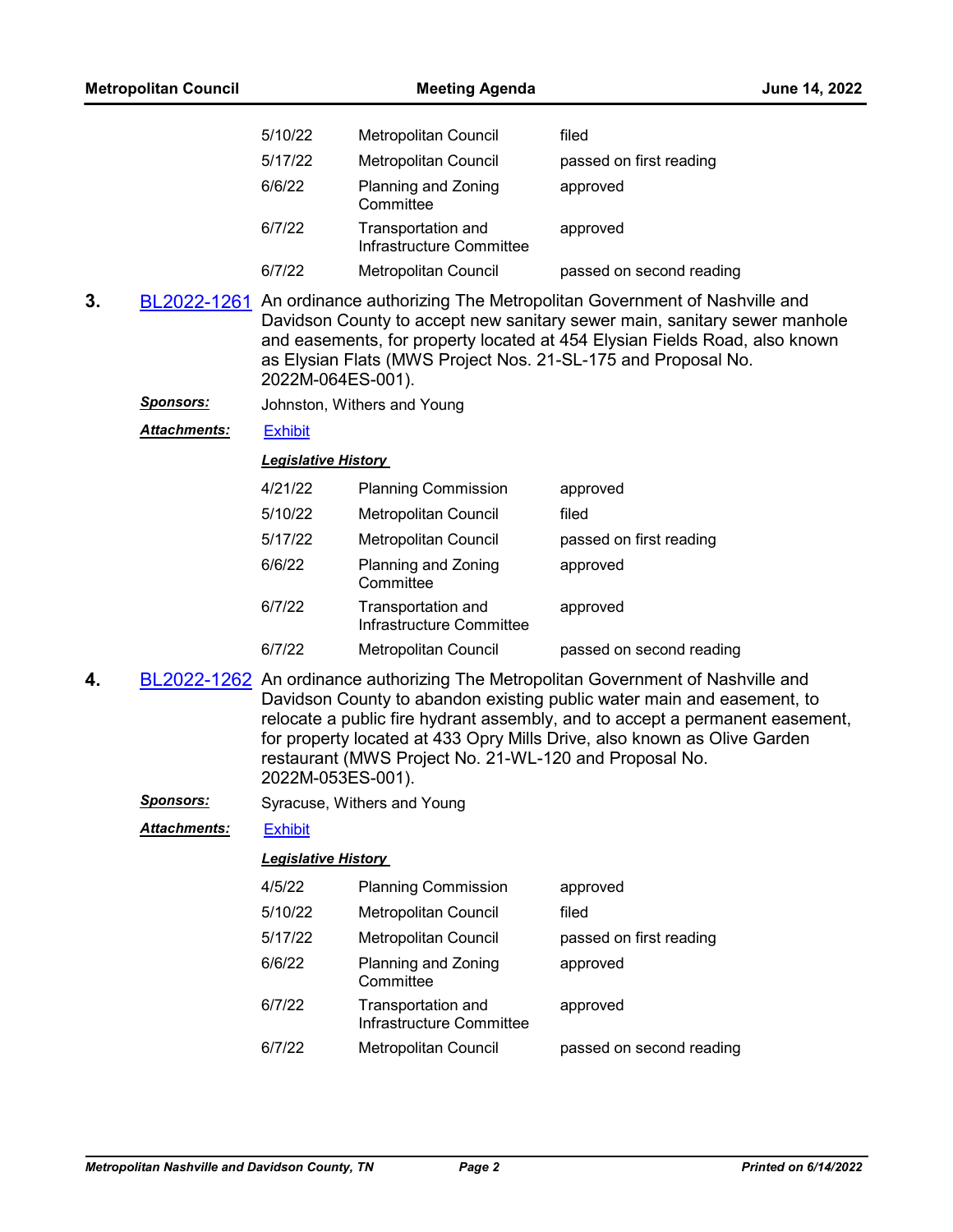- **5.** [BL2022-1263](http://nashville.legistar.com/gateway.aspx?m=l&id=/matter.aspx?key=14472) An ordinance authorizing The Metropolitan Government of Nashville and Davidson County to accept new public sanitary sewer mains, sanitary sewer manholes, and easements and to adjust three sanitary sewer manholes, for property located at 9828 Split Log Road in Williamson County, also known as Rosebrooke Phase 2 (MWS Project No. 21-SL-224 and Proposal No. 2022M-069ES-001).
	- *Sponsors:* Withers and Young

*Attachments:* [Exhibit](http://nashville.legistar.com/gateway.aspx?M=F&ID=b1307a1a-883d-4ed0-8503-a9530591ed20.pdf)

#### *Legislative History*

| 4/29/22 | <b>Planning Commission</b>                     | approved                 |
|---------|------------------------------------------------|--------------------------|
| 5/10/22 | <b>Metropolitan Council</b>                    | filed                    |
| 5/17/22 | Metropolitan Council                           | passed on first reading  |
| 6/6/22  | Planning and Zoning<br>Committee               | approved                 |
| 6/7/22  | Transportation and<br>Infrastructure Committee | approved                 |
| 6/7/22  | Metropolitan Council                           | passed on second reading |

- **6.** [BL2022-1264](http://nashville.legistar.com/gateway.aspx?m=l&id=/matter.aspx?key=14473) An ordinance authorizing The Metropolitan Government of Nashville and Davidson County to accept a new fire hydrant assembly and easement, for property located at 5738 Cane Ridge Road, also known as the Nashville Chin Baptist Church (MWS Project No. 22-WL-04 and Proposal No. 2022M-054ES-001).
	- *Sponsors:* Withers and Young

*Attachments:* [Exhibit](http://nashville.legistar.com/gateway.aspx?M=F&ID=b201abd1-fb1e-42e2-9e37-490e1193aef9.pdf)

#### *Legislative History*

| 4/5/22  | <b>Planning Commission</b>                     | approved                 |
|---------|------------------------------------------------|--------------------------|
| 5/10/22 | <b>Metropolitan Council</b>                    | filed                    |
| 5/17/22 | Metropolitan Council                           | passed on first reading  |
| 6/6/22  | Planning and Zoning<br>Committee               | approved                 |
| 6/7/22  | Transportation and<br>Infrastructure Committee | approved                 |
| 6/7/22  | <b>Metropolitan Council</b>                    | passed on second reading |

**7.** [BL2022-1265](http://nashville.legistar.com/gateway.aspx?m=l&id=/matter.aspx?key=14474) An ordinance authorizing The Metropolitan Government of Nashville and Davidson County to accept a sanitary sewer manhole, for three properties located at 1212, 1214 and 1218 McGavock Street, also known as Modera McGavock (MWS Project No. 21-SL-287 and Proposal No. 2022M-065ES-001).

**Sponsors: OConnell, Withers and Young** 

*Attachments:* [Exhibit](http://nashville.legistar.com/gateway.aspx?M=F&ID=21324e68-ea96-4b06-8b7f-9739b8f2df13.pdf)

#### *Legislative History*

| 4/21/22 | <b>Planning Commission</b> | approved |
|---------|----------------------------|----------|
| 5/10/22 | Metropolitan Council       | filed    |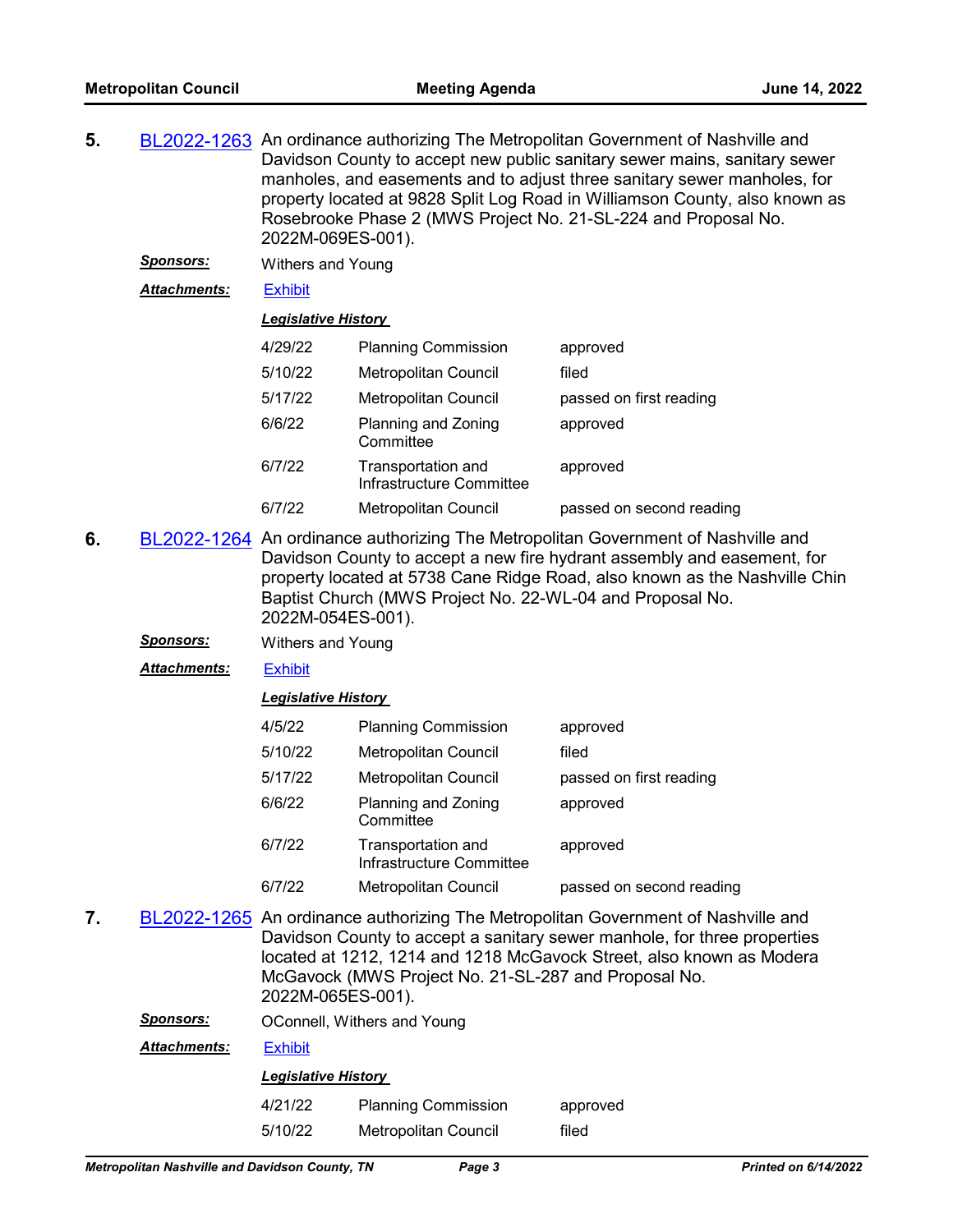|    | <b>Metropolitan Council</b> |                            | <b>Meeting Agenda</b>                                   |                                                                                                                                                                                                                                                                                                                       | June 14, 2022 |
|----|-----------------------------|----------------------------|---------------------------------------------------------|-----------------------------------------------------------------------------------------------------------------------------------------------------------------------------------------------------------------------------------------------------------------------------------------------------------------------|---------------|
|    |                             | 5/17/22                    | Metropolitan Council                                    | passed on first reading                                                                                                                                                                                                                                                                                               |               |
|    |                             | 6/6/22                     | Planning and Zoning<br>Committee                        | approved                                                                                                                                                                                                                                                                                                              |               |
|    |                             | 6/7/22                     | Transportation and<br>Infrastructure Committee          | approved                                                                                                                                                                                                                                                                                                              |               |
|    |                             | 6/7/22                     | <b>Metropolitan Council</b>                             | passed on second reading                                                                                                                                                                                                                                                                                              |               |
| 8. |                             |                            | Project No. 22-SL-24 and Proposal No. 2022M-061ES-001). | BL2022-1266 An ordinance authorizing The Metropolitan Government of Nashville and<br>Davidson County to abandon existing public sanitary sewer main and<br>easement, and to accept new public sanitary sewer mains, sanitary sewer<br>manholes and easement, for property located at 3104 Gallatin Pike (MWS          |               |
|    | <b>Sponsors:</b>            |                            | Benedict, Withers and Young                             |                                                                                                                                                                                                                                                                                                                       |               |
|    | Attachments:                | <b>Exhibit</b>             |                                                         |                                                                                                                                                                                                                                                                                                                       |               |
|    |                             | <b>Legislative History</b> |                                                         |                                                                                                                                                                                                                                                                                                                       |               |
|    |                             | 4/11/22                    | <b>Planning Commission</b>                              | approved                                                                                                                                                                                                                                                                                                              |               |
|    |                             | 5/10/22                    | Metropolitan Council                                    | filed                                                                                                                                                                                                                                                                                                                 |               |
|    |                             | 5/17/22                    | <b>Metropolitan Council</b>                             | passed on first reading                                                                                                                                                                                                                                                                                               |               |
|    |                             | 6/6/22                     | Planning and Zoning<br>Committee                        | approved                                                                                                                                                                                                                                                                                                              |               |
|    |                             | 6/7/22                     | Transportation and<br>Infrastructure Committee          | approved                                                                                                                                                                                                                                                                                                              |               |
|    |                             | 6/7/22                     | Metropolitan Council                                    | passed on second reading                                                                                                                                                                                                                                                                                              |               |
| 9. |                             | 2022M-066ES-001).          |                                                         | BL2022-1267 An ordinance authorizing The Metropolitan Government of Nashville and<br>Davidson County to accept new water and sanitary sewer mains, fire hydrant<br>assembly, sanitary sewer manholes and easements, for property located 121<br>Hart Lane, (MWS Project Nos. 21-WL-118 and 21-SL-279 and Proposal No. |               |
|    | <u>Sponsors:</u>            |                            | VanReece, Withers and Young                             |                                                                                                                                                                                                                                                                                                                       |               |
|    | Attachments:                | <b>Exhibit</b>             |                                                         |                                                                                                                                                                                                                                                                                                                       |               |
|    |                             | <b>Legislative History</b> |                                                         |                                                                                                                                                                                                                                                                                                                       |               |
|    |                             | 4/21/22                    | <b>Planning Commission</b>                              | approved                                                                                                                                                                                                                                                                                                              |               |

| H/ZILZZ | <u>Fianning Commission</u>                     | approveu                 |
|---------|------------------------------------------------|--------------------------|
| 5/10/22 | <b>Metropolitan Council</b>                    | filed                    |
| 5/17/22 | <b>Metropolitan Council</b>                    | passed on first reading  |
| 6/6/22  | Planning and Zoning<br>Committee               | approved                 |
| 6/7/22  | Transportation and<br>Infrastructure Committee | approved                 |
| 6/7/22  | Metropolitan Council                           | passed on second reading |